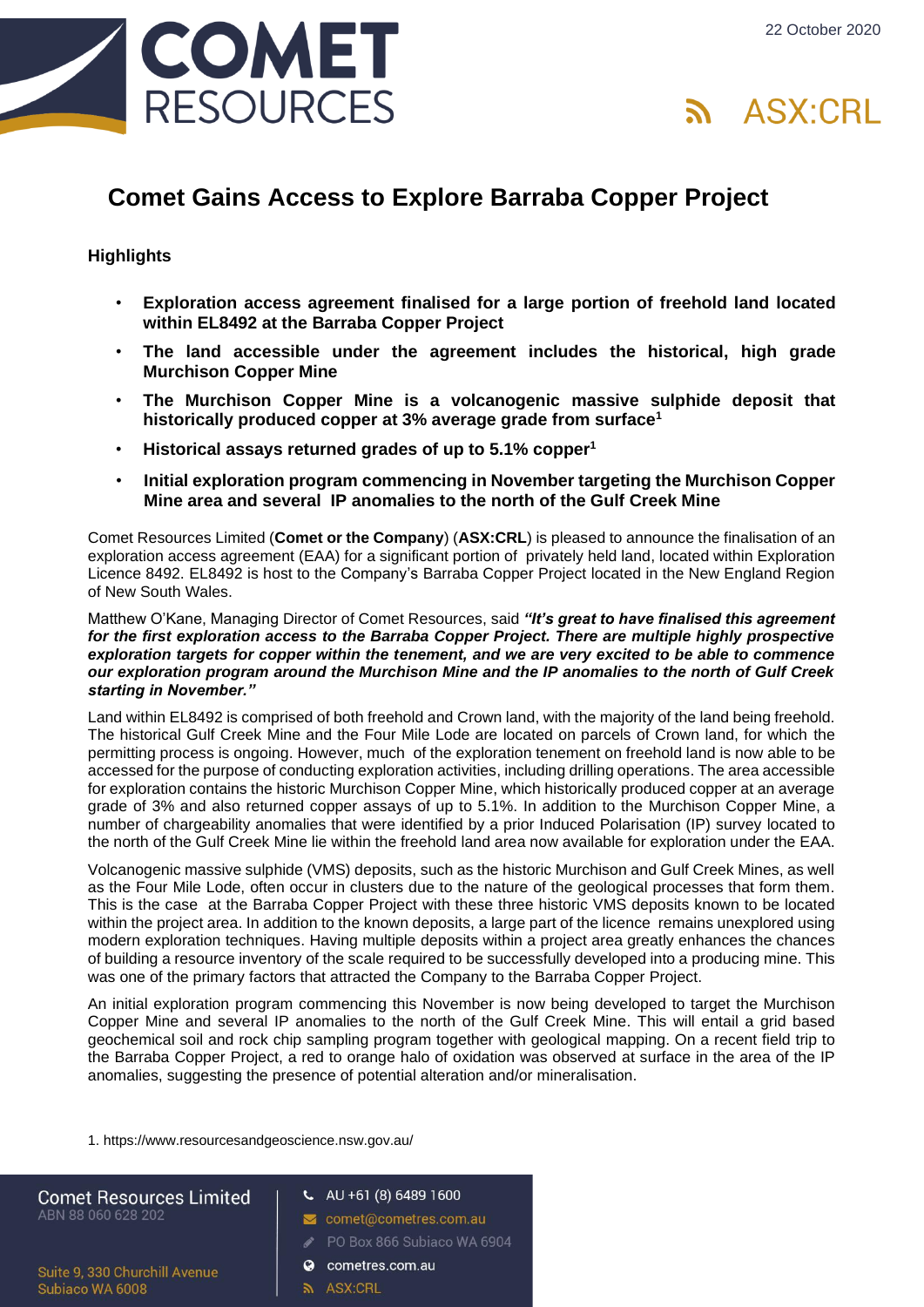

## **For further information please contact:**  MATTHEW O'KANE **Managing Director**

 $\Box$  (08) 6489 1600

 $\triangleright$  [comet@cometres.com.au](mailto:comet@cometres.com.au )

**C** [cometres.com.au](http://www.cometres.com.au/)

 $\bullet$ Suite 9, 330 Churchill Avenue Subiaco WA 6008

 $\triangleright$  PO Box 866 Subiaco WA 6904

# About Comet Resources

### **Santa Teresa Gold Project (Mexico)**

The Santa Teresa Gold Project is comprised of two mineral claims totalling 202 hectares located in the gold rich El Alamo district, approximately 100 km southeast of Ensenada, Baja California, Mexico; and 250 km southeast of San Diego, California, USA. The Project is prospective for high grade gold. In addition to the two claims of the Project, two additional claims totalling a further 378 hectares in the surrounding El Alamo district are being acquired from EARL

### **Barraba Copper Project (NSW)**

The 2,375ha exploration licen ce that covers the project area, EL8492, is located near the town of Barraba, approximately 550km north of Sydney. It sits along the Peel Fault line and encompasses the historic Gulf Creek and Murchison copper mines as well as the Four Mile Lode. The region is known to host volcanogenic massive sulphide (VMS) style mineralisation containing copper, zinc, lead and precious metals. Historical workings at Gulf Creek produced high -grade copper and zinc for a short period around the turn of the 19th century, and this area will form a key part of the initial exploration focus.

#### **Springdale Graphite Project (WA)**

The 100% owned Springdale graphite project is located approximately 30 kilometres east of Hopetoun in south Western Australia. The project is situated on free hold land with good access to infrastructure, being within 150 kilometres of the port at Esperance via sealed roads.

The tenements lie within the deformed southern margin of the Yilgarn Craton and constitute part of the Albany -Fraser Orogen. Comet owns 100% of the three tenement's (E74/562 and E74/612) that make up the Springdale project, with a total land holding of approximately 198 square kilometres.

**Comet Resources Limited** ABN 88 060 628 202

Suite 9, 330 Churchill Avenue

Subiaco WA 6008

- $U$  AU +61 (8) 6489 1600
- comet@cometres.com.au
- PO Box 866 Subiaco WA 6904
- cometres.com.au
- **ล** ASX:CRL